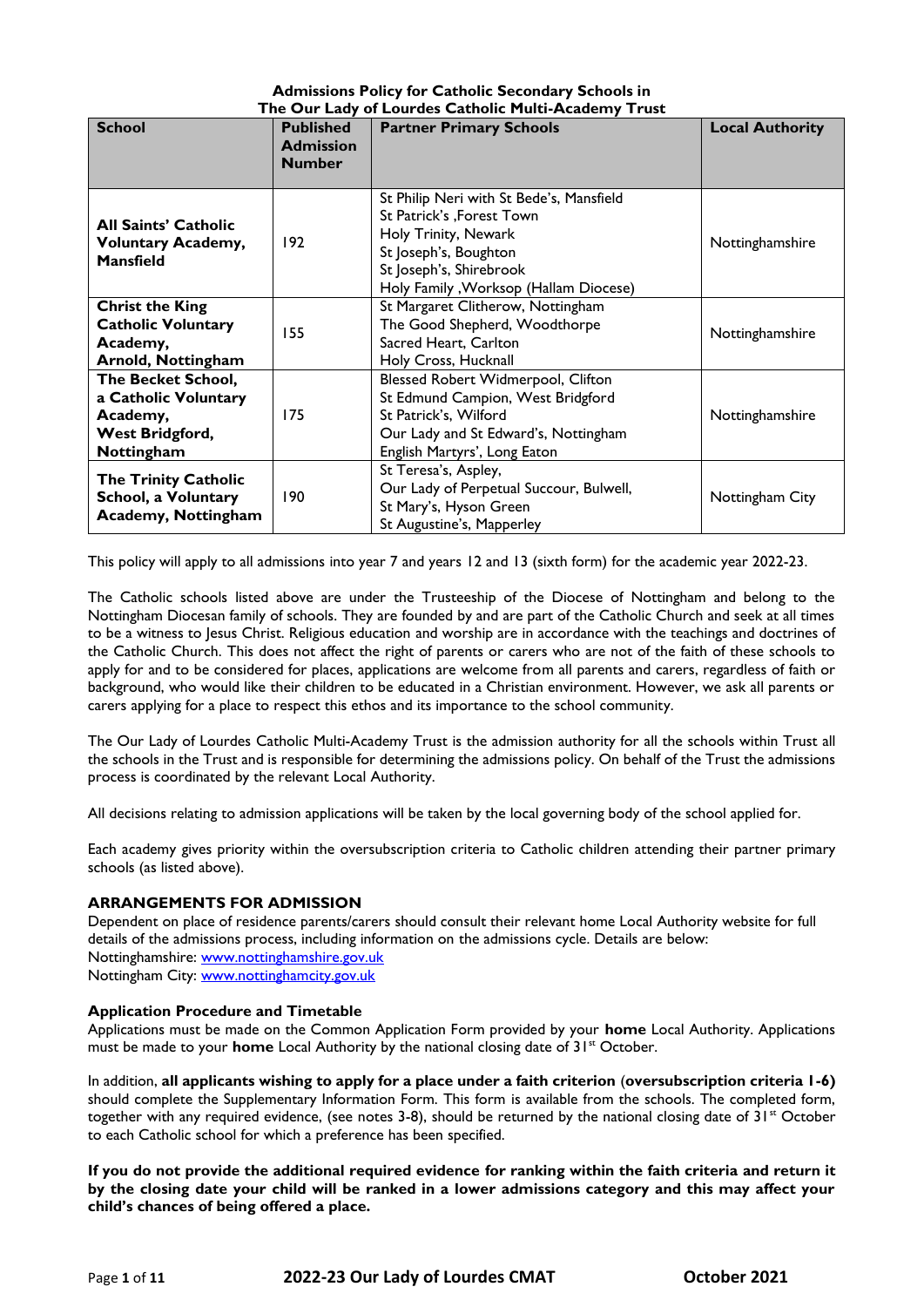## **ALL APPLICATIONS – HOW PLACES ARE ALLOCATED**

The Local Authority forward details of all applicants to the relevant school local governing Body. Using the information on both the Common Application Form and the Supplementary Form, each school local governing Body draws up a ranked list using the oversubscription criteria listed below. The Local Authority then allocates places on behalf of the relevant school local governing Body up to the admissions number. When a place can be offered at more than one of the schools listed on your application, the Local Authority will offer a place at the highest preferred school where a place is available.

## **ADMISSION OF PUPILS OUTSIDE NORMAL AGE GROUP**

Parents may seek a place for their child outside of the normal age group for example if the child is exceptionally gifted and talented or has experienced problems such as ill health. It is anticipated that children will be educated out of their normal age group in only a small number of very exceptional circumstances.

Should you wish to seek a place for your child outside of their normal age group you should still make an application for a school place for your child's normal age group and you should also submit a request for admission out of the normal age group at the same time, following the procedure set out by your **home** local authority.

In addition to taking into account the views of the head teacher, including the head teacher's statutory responsibility for the internal organisation, management and control of the school, the school local governing body will take into account the views of the parents and of appropriate medical and education professionals. A decision will then be made on which age group the child should be admitted taking into account the circumstances of each case and the best interests of the child.

Once that decision has been made the oversubscription criteria will be applied to determine if a place can be offered at the school.

Your statutory right to appeal against the refusal of a place at a school for which you have applied is unaffected. However, the right to appeal does not apply if you are offered a place at the school but it is not in your preferred age group.

The school is not required to honour a decision made by another admission authority on admission out of the normal age group.

## **LATE APPLICATIONS**

**Nottinghamshire:** Certain late applications submitted in the normal admissions round that are received by Nottinghamshire County Council after the closing date but before the date set by Nottinghamshire County Council for exceptional late applications will be treated as on time. Such applications will be from parents or carers who:

- have moved into Nottinghamshire ; or
- can establish at the time of completing the form that there were exceptional reasons for missing the closing date and were, therefore, unable to meet the published closing date.

Governing Bodies will treat such applications as on time where it is practical to include them in their first ranking.

All other late applications for secondary school places received by Nottinghamshire Local Authority after the closing date will be dealt with after the offer day.

**Nottingham City:** Nottingham City Council and the Governing Body may be willing to accept applications which are received after the closing date but before the date set by the Local Authority for exceptional late applications, for example:

- a family returning from abroad
- a lone parent who has been ill for some time
- a family moving into Nottingham from another area
- other exceptional circumstances

Each case will be treated on its merits. Any preferences received by Nottingham City Council up to the date set by the Local Authority, with good reason for being late, and where appropriate, with the agreement of the Governing Body will be included in the first cycle of allocations and will be notified on the national offer day.

All other late applications for secondary school places received by Nottingham City Council after the closing date will be dealt with after the offer day.

## **IN YEAR APPLICATIONS – APPLICATIONS DURING THE SCHOOL YEAR**

Page **2** of **11 2022-23 Our Lady of Lourdes CMAT October 2021**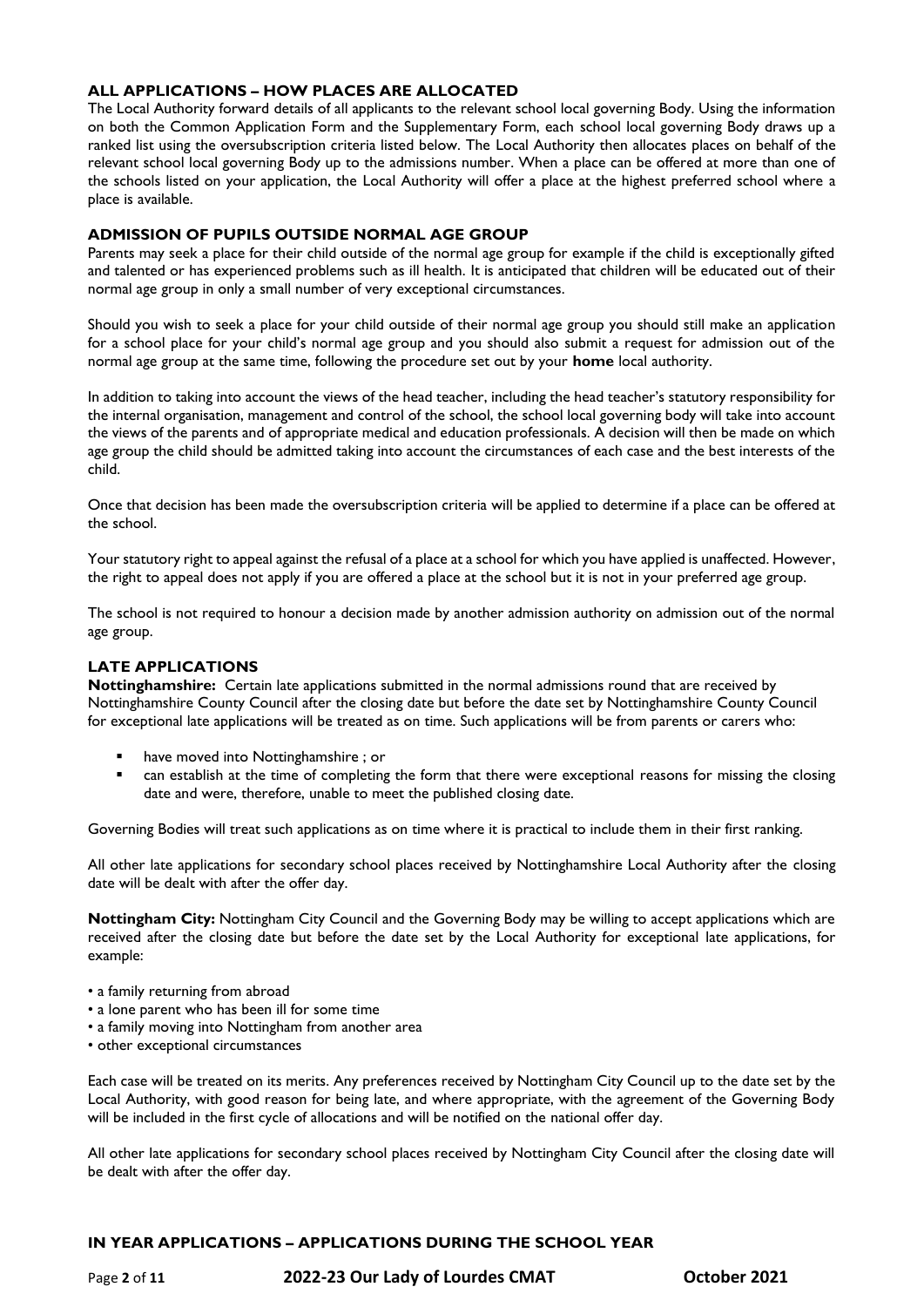Christ the King Catholic Voluntary Academy, Arnold participates in Nottinghamshire County Council's In-Year Coordinated Admissions Scheme. Details of the application process are available from the school and from the Local Authority, see below:

> **Nottinghamshire County Council:** Website: [www.nottinghamshire.gov.uk](http://www.nottinghamshire.gov.uk/) Telephone: 0300 500 8080

Details of the In-Year application process and application forms for In-Year applications to the All Saints' Catholic Voluntary Academy Mansfield, The Trinity Catholic School, A Voluntary Academy, Nottingham and The Becket School Catholic Voluntary Academy, West Bridgford are available from the schools directly and also the school websites, see below:

| The Becket School Catholic Voluntary Academy, West Bridgford: |
|---------------------------------------------------------------|
| Website: www.becketonline.co.uk                               |
| Telephone: 0115 982 4280                                      |

**All Saints' Catholic Voluntary Academy, Mansfield:** Website: [www.allsaints.notts.sch.uk](http://www.allsaints.notts.sch.uk/) Telephone: 01623 474700

**The Trinity Catholic School, A Voluntary Academy, Nottingham:** Website: [www.trinity.nottingham.sch.uk](http://www.trinity.nottingham.sch.uk/) Telephone: 0115 929 6251

If applying for a place on faith grounds you should also complete a Supplementary Information Form available from the academies.

For all schools once an application has been made, it will be passed to the school Governing Body for consideration.

Where there are places available but more applications than places, the published oversubscription criteria will be applied. If there are no places available, the child will be added to the academy's waiting list. You will be advised of the outcome of your application in writing within 15 school days of its receipt

If your application is refused, parents have a statutory right to appeal (see 'Appeals' below). The appeal should be lodged within 20 school days after the date of your refusal letter.

## **WAITING LISTS**

Parents whose children have not been offered a place will be added to the school's Waiting List unless they have been offered a place a higher preference school.

Waiting Lists for admission for year 7 to year 11 will be maintained until the end of the academic year applied for and the child's name will remain on the Waiting List until that time or until the parents request the school to remove the child's name from the list.

Waiting Lists for admission for year 12 and year 13 will remain open until the end of the autumn term of the year applied for.

Parents must make a further application for a school place in respect of a later academic year and if a place is not available, the child's name can be added to the Waiting List.

Waiting Lists are ranked in the same order as the oversubscription criteria listed below. Your child's position on the Waiting List may change. This means that a child's Waiting List position during the year could go up or down. Any late applications will be added to the Waiting List in accordance with the oversubscription criteria.

Inclusion on a school's Waiting List does not mean that a place will eventually become available.

#### **APPEALS**

If a child is not offered a place, parents/carers have a statutory right to appeal. This should be done by writing to the school setting out your grounds for appeal no later than twenty school days after the decision letter has been received.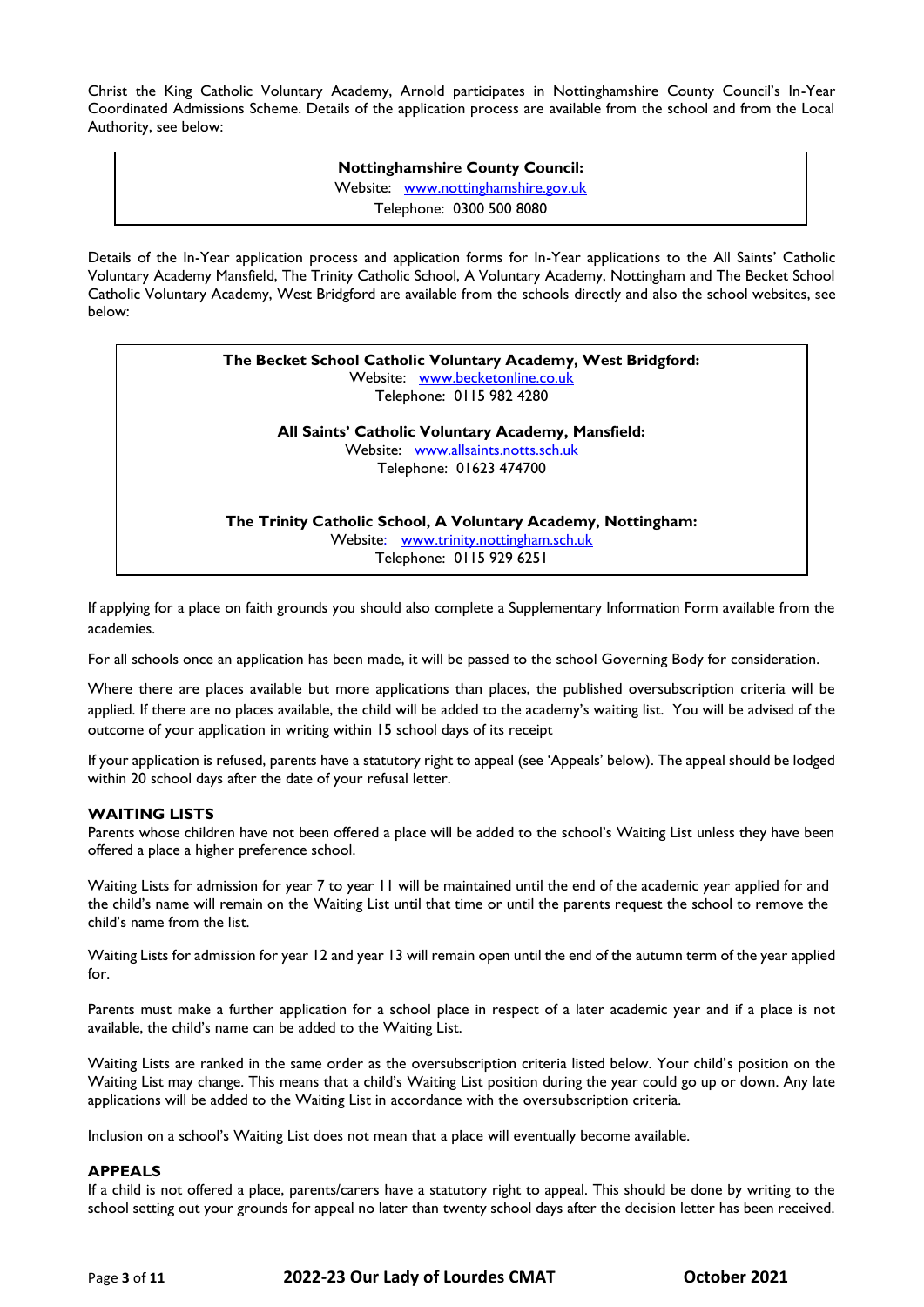The appeal will be arranged on behalf of the school governing body by the Catholic Schools Appeals Service and will be heard by an independent panel. The decision of the panel will be binding on the school.

## **FAIR ACCESS PROTOCOLS**

Local Authorities are required to have Fair Access Protocols in order to make sure that unplaced children especially the most vulnerable, are offered a place at a suitable school as quickly as possible. This includes admitting children above the published admissions number to schools that are already full. Students allocated as place under Fair Access Protocols will take precedence over those on a Waiting List. The schools listed in this policy participate in the Fair Access Protocol operated by the Local Authority within which they are located.

#### **APPLICATIONS FOR TWINS AND MULTIPLE BIRTH PUPILS**

In cases where there is one remaining place available and the next child on the Waiting List is one of a twin or of other multiple birth groups, then both twins (or all the siblings in case of multiple births) will be admitted even if this means that the Published Admission Number will be exceeded as long as the school local governing body decides that the education of pupils in that year group will not be detrimentally affected.

#### **Children of UK service personnel (UK Armed Forces) and returning crown servants**

For families of UK service personnel with a confirmed posting to the area, or crown servants returning to live in the area from overseas, the Governors will:

- Process an application in advance of the family arriving in the area provided it is accompanied by an official letter that declares a relocation date and a Unit postal address or quartering area address to use when considering the application against the school's oversubscription criteria.
- Accept a Unit postal address or quartering area address for admissions purposes for a service child.

The Governors will not refuse a service child a place because the family does not currently live in the area.

#### **FRAUDULENT INFORMATION**

If the allocation of a place has been made on the basis of fraudulent or intentionally misleading information, the governors reserve the right to withdraw the place.

#### **OVERSUBSCRIPTION CRITERIA**

Where a school has more applications than places available the governing body will draw up a ranked list based on the criteria listed below and will allocate places accordingly.

In accordance with legislation Pupils with an Educational Health and Care Plan (EHCP) (a plan made by the Local Authority under Section 37 of the Children and Families Act 2014 which specifies the special educational provision required for a child) which names the school will be allocated a place first. This will reduce the number of places available.

*1. Catholic children who are 'looked after' or who were 'previously looked after' including those children who appear to have been in state care outside of England and ceased to be in state care as a result of being adopted (see Notes 1 and 2).*

*2. Catholic children (see Note 2).*

*3. Other children who are 'looked after' or who were 'previously looked after' including those children who appear to have been in state care outside of England and ceased to be in state care as a result of being adopted (see Note 1)*

*4. Catechumens, Candidates and members of Eastern Christian Churches (see Notes 3, 4 and 5)*

*5. Children of other Christian denominations whose membership is evidenced by a minister of religion (see Note 6).*

*6. Children of other faiths whose membership is evidenced by a religious leader (see Note 7).*

*7. Any other children*

*First priority within the individual criteria will be given to applications from children who attend one of the partner primary schools.*

*Second priority within the individual criteria will be given to applications for children who will have siblings (see Note 9) attending the school in years 7-11 at the proposed time of admission.*

*In the event of oversubscription within any criterion allocation of places will be decided on distance measurements supplied by the Local Authority. (See below)*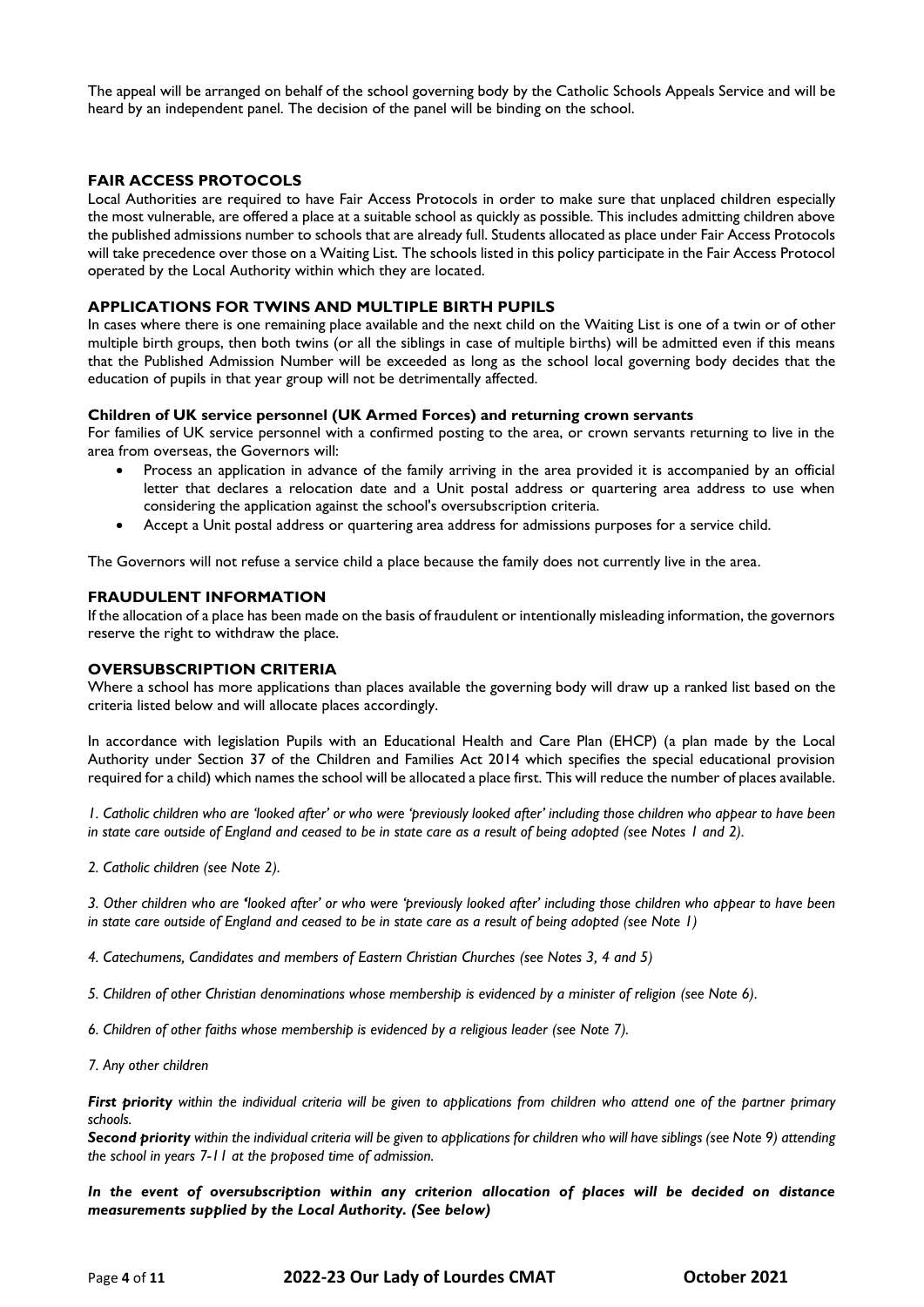**Nottinghamshire:** Distance measurements will be taken in a straight line from the entrance to the child's home (as defined by the Local Authority) to the principal entrance to the main administrative building of the Academy. This will be calculated by using the County Council's computerised distance measuring software. In the event of needing to discriminate between pupils living in the same block of flats, where the County Council's computerised distance measuring software produces the same distance measurement, the lower the number of the flat the closer it will be judged to be to the school.

**Nottingham City**: Distance will be measured in a straight line (by a computerised geographical information system) from the centre of the school campus to a point at the pupil's home address identified by the Local Land and Property Gazetteer.

In a very few cases, it may not be possible to decide between the applications of those pupils who are the final qualifiers for a place (e.g. children who live at the same address or have the same distance measurement). In this exceptional situation the governors will admit the additional child above the Planned Admission Number.

## **Notes (these form part of the oversubscription criteria)**

1. A looked after child is a child who is (a) in the care of a local authority, or (b) being provided with accommodation by a local authority in the exercise of their social services functions in accordance with section 22(1) of the Children Act 1989 at the time of making an application to a school. A child is regarded as having been in state care outside of England if they were in the care of or were accommodated by a public authority, a religious organisation, or any other provider of care whose sole or main purpose is to benefit society.

Previously looked after children are children who were looked after, but ceased to be so because they were adopted (or became subject to a child-arrangements order or special guardianship order). This includes children who were adopted under the Adoption Act 1976 and children who were adopted under section 46 of the Adoption and Children Act 2002.

Child arrangements orders are defined in *section 8 of the Children Act 1989*, as amended by *section 12 of the Children and Families Act 2014*. Child arrangements orders replace residence orders and any residence order in force prior to 22 April 2014 is deemed to be a child arrangements order. *Section 14A of the Children Act 1989* defines a 'special guardianship order' as an order appointing one or more individuals to be a child's special guardian (or special guardians).

2. 'Catholic' means a member of a Church in full communion with the See of Rome. This includes the Eastern Catholic Churches. This will be evidenced by a certificate of baptism in a Catholic Church or a certificate of reception into full communion with the Catholic Church signed by a Catholic Priest and stamped with the parish stamp. For the purposes of this policy, it includes a looked after child who is part of a Catholic family where a letter from a priest demonstrates that the child would have been baptised or received if it were not for their status as a looked after child (i.e. a looked after child in the process of adoption by a Catholic family).

For a child to be ranked as Catholic within the oversubscription criteria evidence of Catholic baptism or reception into the Church will be required. Those who have difficulty obtaining written evidence of baptism should contact their Parish Priest.

3. 'Catechumen' means a member of the catechumenate of a Catholic Church. This will be evidenced by a certificate of reception into the order of catechumens or a letter of verification signed by the parish priest and stamped with the parish stamp.

4. 'Candidate' means a candidate for reception into the Catholic Church. This will be evidenced by a letter of verification signed by the parish priest and stamped with the parish stamp.

5. 'Eastern Christian Church' includes Orthodox Churches, and is evidenced by a certificate of baptism or reception from the authorities of that Church.

6. 'Children of other Christian denominations' means children who belong to other churches and ecclesial communities which, acknowledge God's revelation in Christ, confess the Lord Jesus Christ as God and Saviour according to the Scriptures, and, in obedience to God's will and in the power of the Holy Spirit commit themselves: to seek a deepening of their communion with Christ and with one another in the Church, which is his body; and to fulfil their mission to proclaim the Gospel by common witness and service to the world to the glory of the one God, Father, Son and Holy Spirit. An ecclesial community which on principle has no credal statements in its tradition, is included if it manifests faith in Christ as witnessed to in the Scriptures and is committed to working in the spirit of the above.

All members of Churches Together in England (CTE) and Churches Together in Wales (CYTUN) are deemed to be included in the above definition, as are all other churches and ecclesial communities that are in membership of any local Churches Together Group (by whatever title) on the above basis.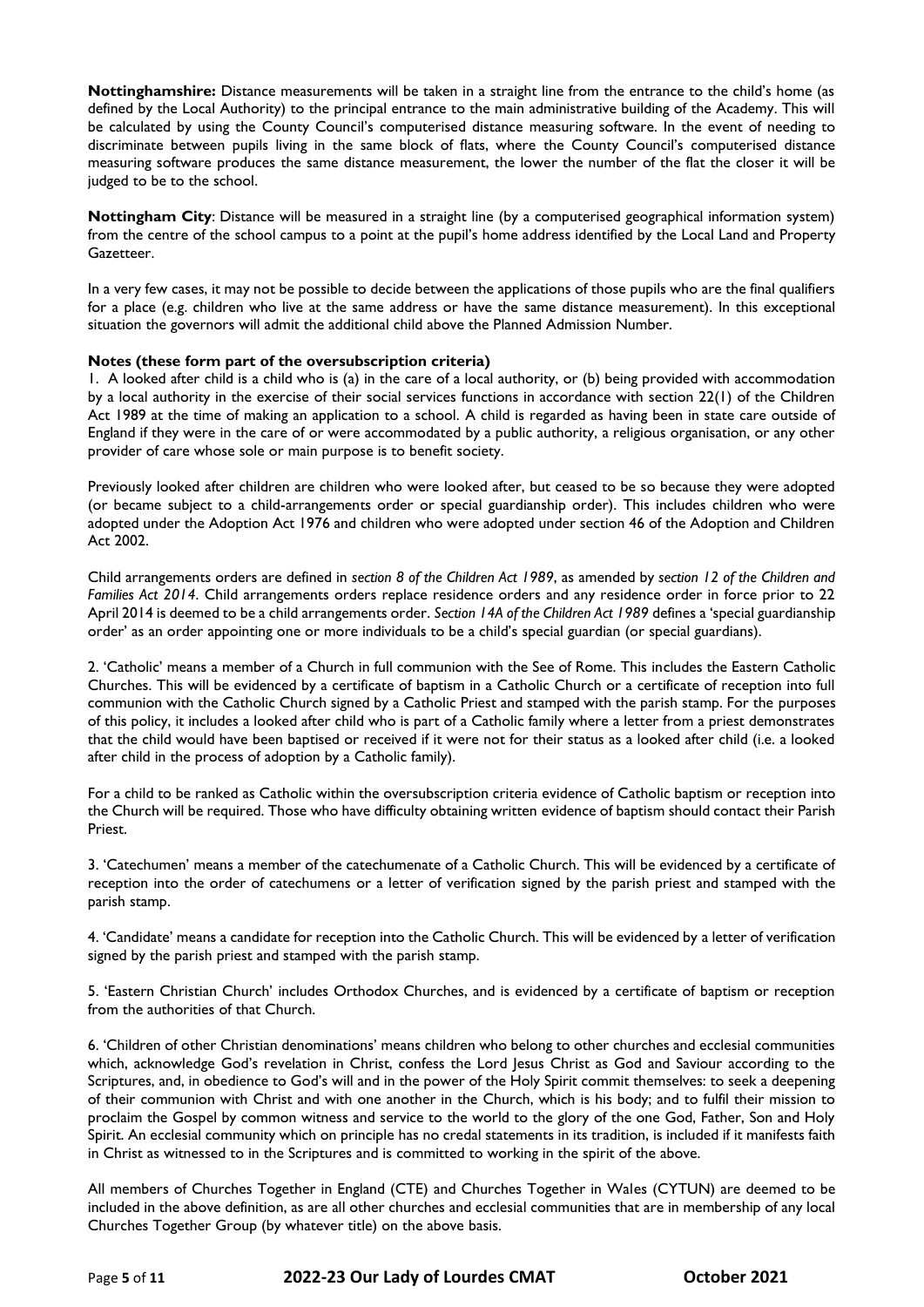Evidence will be a Baptism Certificate, a Certificate of Dedication or a letter of verification signed by the minister of religion for that church.

7. 'Children of other faiths' means children who are members of a religious community that does not fall within the definition of 'other Christian denominations' at note 7 above and which falls within the definition of a religion for the purposes of charity law. The Charities Act 2011 defines religion to include:

- A religion which involves belief in more than one God, and
- A religion which does not involve belief in a God.

Case law has identified certain characteristics which describe the meaning of religion for the purposes of charity law, which are characterised by a belief in a supreme being and an expression of belief in that supreme being through worship.

This is evidenced by a Baptism Certificate, a Certificate of Dedication or a letter of verification signed by the religious leader of the community.

8. 'Siblings' means a child who lives as a brother or sister in the same house, including natural brothers or sisters with either one or both parents in common, adopted brothers or sisters, stepbrothers or sisters, foster brothers or sisters, or the child of a parent's partner where the child for whom the school place is sought is living in the same family unit at the same address as that sibling. It also includes natural brothers or sisters where the child for whom the school place is sought is not living in the same family unit as the same address as that sibling.

9. A 'parent' means all-natural parents, any person who is not a parent but has parental responsibility for a child, and any person who has care of a child.

10. Home Address: The governors of each school use the same definition as used by the Local Authority within which the school is located and these are set out below:

Nottinghamshire: The child's place of residence is taken to be the parental home, other than in the case of children fostered by a local authority, where either the parental address or that of a foster parent(s) may be used. If a child's parents live at separate addresses, the address where the child permanently spends at least three 'school' nights (that is, Sunday, Monday, Tuesday, Wednesday or Thursday) will be taken to be the place of residence. Addresses of other relatives or friends will not be considered as the place of residence, even if the child stays there for all or part of the week. Evidence that the child's place of residence is permanent may also be sought and this should prove that the child lived at the address at the time of the application. Informal arrangements between parents will not be taken into consideration. For families of service personnel with a confirmed posting to the area or crown servants returning from overseas to live in the area a Unit postal address or quartering area address for a service child provided the application is accompanied by an official letter that declares a relocation date will be accepted.

Nottingham City: The child's ordinary place of residence will be deemed to be the residential property at which the child normally and habitually resides with the person or persons having parental responsibility for the child at the closing date for the receipt of the SCAF, i.e. 15 January 2021. 5. Where parental responsibility is held by more than one person and those persons reside in separate properties, the child's ordinary place of residence will be deemed to be that property at which the child normally and habitually resides for the greater part of the week including weekends. If the child lives at two separate properties for an equal length of time, the ordinary place of residence will be deemed to be the address named on the Child Benefit letter. Informal residence agreements with family and friends will not be accepted unless there are exceptional circumstances, for which supporting evidence will be required.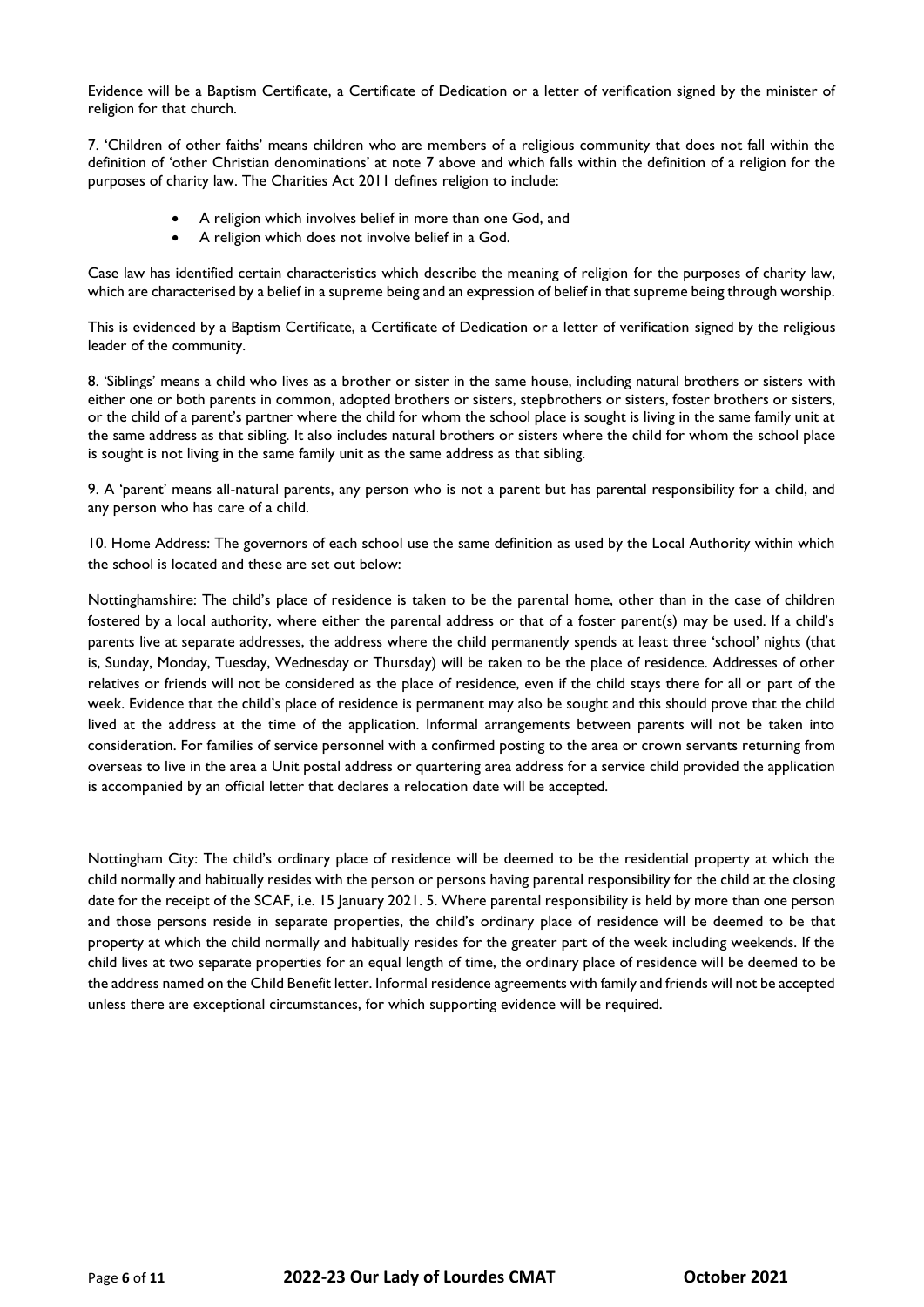## **SIXTH FORM ADMISSION ARRANGMENTS FOR SPECIFIC SCHOOLS**

#### **THE BECKET SCHOOL CRITERIA FOR ADMISSION 2022/2023 TO SIXTH FORM**

The minimum academic requirements for entry into The Becket Sixth (Yr 12) are: Two Grade 6 and four Grade 5 at GCSE level.

Students have the opportunity to study 3 or 4 A level subjects in Year 12 dropping to 3 in Year 13, dependent on progress.

| Subject(s)                 | <b>Entry Criteria(Minimum GCSE Grade required)</b>                                                                                               |
|----------------------------|--------------------------------------------------------------------------------------------------------------------------------------------------|
| Art and Design             | Grade 5 in Art                                                                                                                                   |
| Biology                    | GCSE Separate Science: Grade 6 in Biology and at least one other Science<br>GCSE Combined Science: Grade 6 in both, and Grade 5 in Mathematics   |
| <b>Business</b>            | Grade 5 in English Language and Mathematics                                                                                                      |
| Chemistry                  | GCSE Separate Science: Grade 6 in Chemistry and at least one other Science<br>GCSE Combined Science: Grade 6 in both, and Grade 5 in Mathematics |
| <b>Computer Science</b>    | Grade 5 in Computer Science                                                                                                                      |
| Drama And Theatre Studies  | Grade 5 in Drama                                                                                                                                 |
| Economics                  | Grade 5 in English Language and Mathematics                                                                                                      |
| English Language           | Grade 5 in English Language and English Literature                                                                                               |
| English Literature         | Grade 5 in English Literature and English Language                                                                                               |
| French                     | Grade 6 in French                                                                                                                                |
| <b>Further Mathematics</b> | Grade 7 in Mathematics                                                                                                                           |
| Geography                  | Grade 5 in Geography                                                                                                                             |
| German                     | Grade 6 in German                                                                                                                                |
| History                    | Grade 5 in History                                                                                                                               |
| Mathematics                | Grade 6 in Mathematics                                                                                                                           |
| Music                      | Grade 5 in Music                                                                                                                                 |
| Physical Education         | Grade 5 in PE                                                                                                                                    |
| Physics                    | GCSE Separate Science: Grade 6 in Physics and at least one other Science<br>GCSE Combined Science: Grade 6 in both, and Grade 6 in Mathematics   |
| Product Design             | Grade 5 in Product Design                                                                                                                        |
| Psychology                 | Grade 5 in English Language and Mathematics                                                                                                      |
| Religious Studies          | Grade 5 in RE                                                                                                                                    |
| Sociology                  | Grade 5 in English Language and English Literature                                                                                               |

Where only one GCSE grade falls below the requirement in a particular subject, a student may request a reference from the subject teacher indicating that this low grade is exceptional and abnormal and that they recommend that the student would be able to cope with the demands of the A Level course. The predicted grade will be accepted for this one subject only.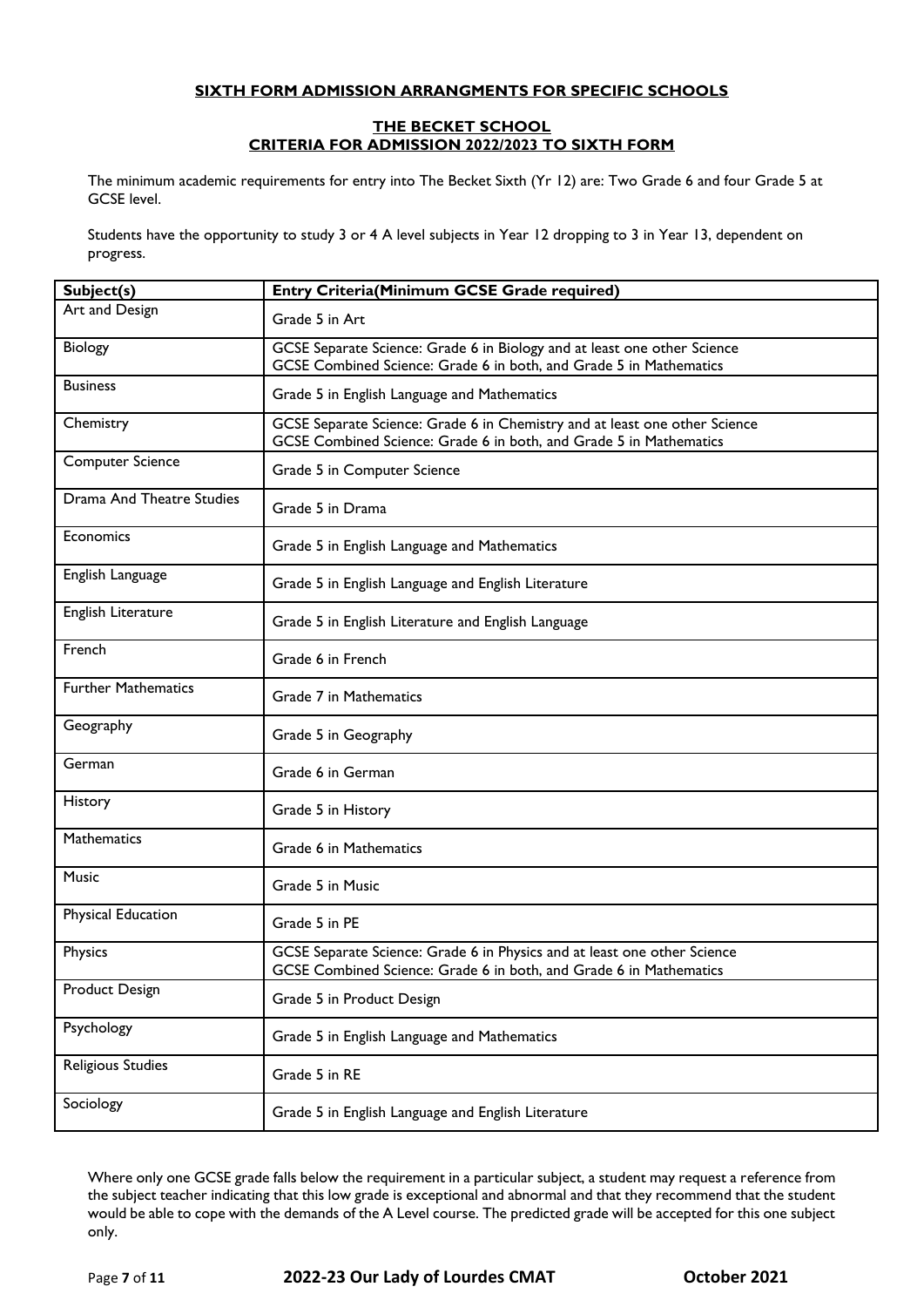## **INFORMATION & GUIDANCE MEETING**

Prospective students will be invited to attend an information and guidance meeting with their parents to discuss the suitability of particular subjects and combinations of subjects. Offers of places will not be made on the basis of the meeting, but in accordance with the stated criteria.

## **EXTERNAL STUDENTS**

A maximum entry of 140 students in year 12, with a minimum of 30 external students who meet the above criteria, will be admitted in any one year, subject to places being available on chosen courses. Applications will be considered initially after the **9 th January 2023** following an initial closing date of **6 th January 2023**. Applications received after this date will be placed on a waiting list in accordance with the over-subscription criteria.

## **OVER-SUBSCRIPTION CRITERIA**

In the event of over-subscription places will be offered to applicants in the following order of preference:

1) Catholic pupils who are looked after or who were previously looked after but immediately after being looked after became subject to an adoption, residence or special guardianship order;

2) Baptised Catholics\*;

3) Looked after children or children who were previously looked after but immediately after being looked after became subject to an adoption, residence or special guardianship order;

4) Christians/Denominations other than Catholic, who can provide a certificate

either of baptism or dedication;

5) All other applicants.

\*A copy of Baptismal certificates must be submitted with applications to ensure correct categorisation.

Where a distinction has to be made within one of the above categories, preference will be given to siblings; then, as a tie break, distance from the student's home address to the Main Entrance of The Becket School "as the crow flies" will be used, preference being given to the shortest distance. In the event of two distances being equal measures will be taken to the next decimal point. If measurements remain equal lots will be drawn and the process will be supervised and verified by someone independent of the academy.

## **RIGHT OF APPEAL**

A formal appeal procedure is available in accordance with the provision of the School Standards and Framework Act 1998. If you wish to appeal against the decision (parents and students are able to appeal jointly or separately) you should inform the school, in writing, within 20 days of receiving your refusal of a place.

## **LATE APPLICATIONS** (APPLICATIONS RECEIVED AFTER THE INITIAL CLOSING DATE)

Applicants will be placed on a waiting list as per the over-subscription criteria. After the final offer date of **24th March 2023** further offers may be made from the waiting list, based on the number of offers accepted and availability. Final numbers cannot be determined before September 2022.

The waiting list will be held open until **8 th September 2023.**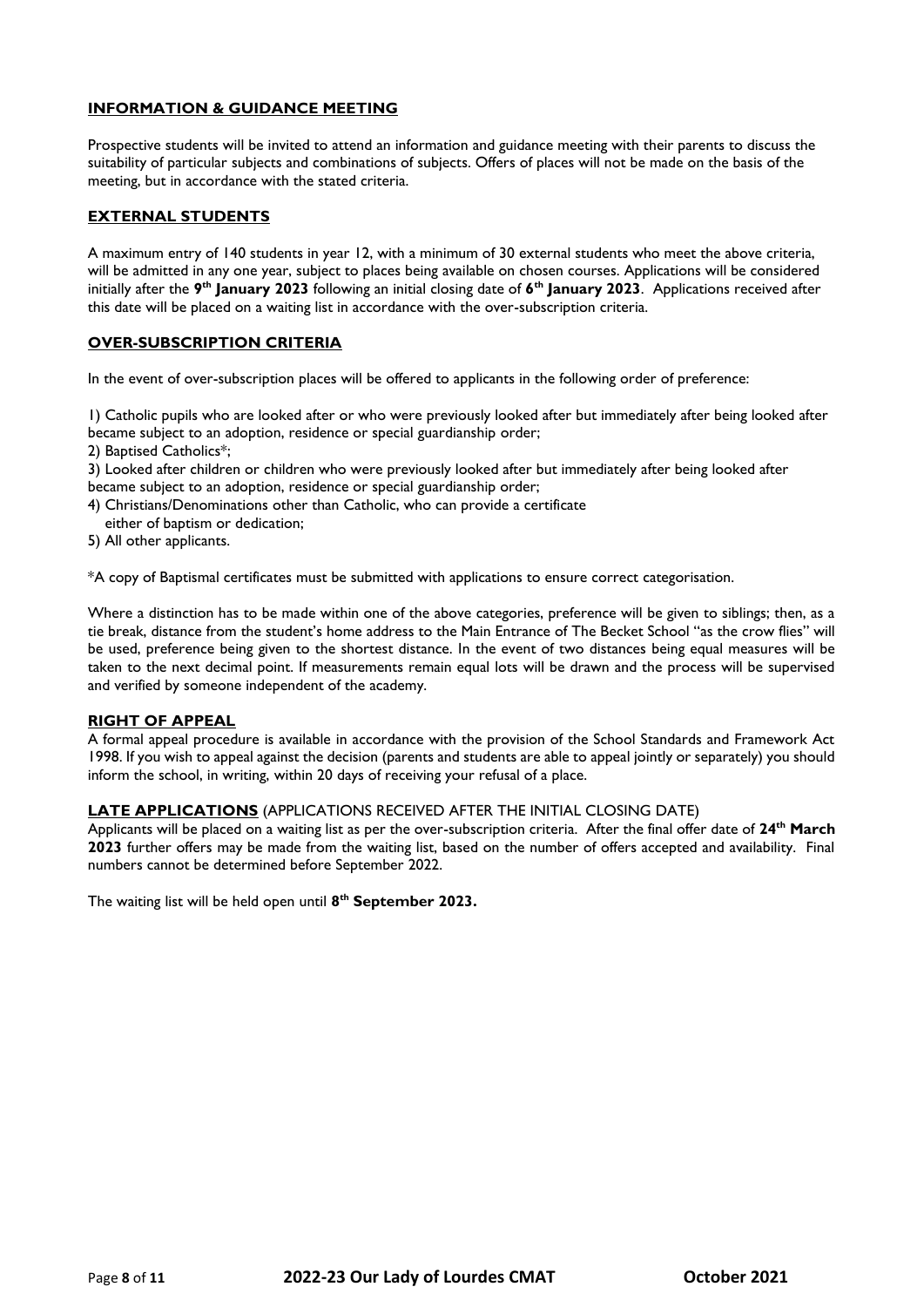# **ALL SAINTS CATHOLIC ACADEMY, MANSFIELD**

All Saints' Catholic Voluntary Academy operates the only Catholic Sixth Form for the North Nottinghamshire area. As such, it has a responsibility to offer the benefits of a Sixth Form Education within a Christian environment to any student who is between the age 16 and 19. The minimum academic requirements for entry to the Sixth Form are 5 GCSEs at grade 4 or above including Maths and English Language or Literature together with the specific entry requirements for the subjects being studied.

## **Information and Guidance**

The overall capacity for admission into Yr 12 is 100 with a maximum of 20 external students who meet the above criteria will be admitted subject to places being available on chosen courses.

All students at All Saints' applying to the Sixth Form will have an interview to discuss the suitability of subjects and combinations of subjects. Places will be allocated in accordance with the stated criteria.

## **External students**

All external applicants will be invited to visit the school to discuss the options available to them, suitability of subject choices. Places will be allocated in accordance with the stated criteria.

Final offers will be made to students following the publication of GCSE results and will be subject to applicants satisfying the particular course and/or subject requirements which are detailed in the Sixth Form Prospectus and subject information leaflets.

## **Over-subscription criteria**

In the event of over-subscription places will be offered to applicants in the following order of preference:

1) Catholic pupils who are looked after or who were previously looked after but immediately after being looked after became subject to an adoption, residence or special guardianship order;

2) Baptised Catholics\*;

3) Looked after children or children who were previously looked after but immediately after being looked after became subject to an adoption, residence or special guardianship order

4) Christians/Denominations other than Catholic, who can provide a certificate

either of baptism or dedication;

5) All other applicants.

\*A copy of Baptismal certificates must be submitted with applications to ensure correct categorisation.

Where a distinction has to be made within one of the above categories, preference will be given to siblings, then, as a tie break, distance from the student's home address to the Main Entrance of All Saint's School "as the crow flies" will be used, preference being given to the shortest distance. In the event of two distances being equal measurements will be taken to the next decimal point. If measurements remain equal lots will be drawn and the process will be supervised and verified by someone independent of the academy.

## **Right of Appeal**

A formal appeal procedure is available in accordance with the provision of the School Standards and Framework Act 1998. If you wish to appeal against the decision (parents and students are able to appeal jointly or separately) you should inform the school, in writing, within 20 school days of receiving your refusal of a place.

## **Late Applications** (applications received after the initial closing date)

Applicants will be placed on a waiting list as per the over-subscription criteria. Final numbers cannot be determined before September 2022.

The waiting list will be held open until **September 2022.**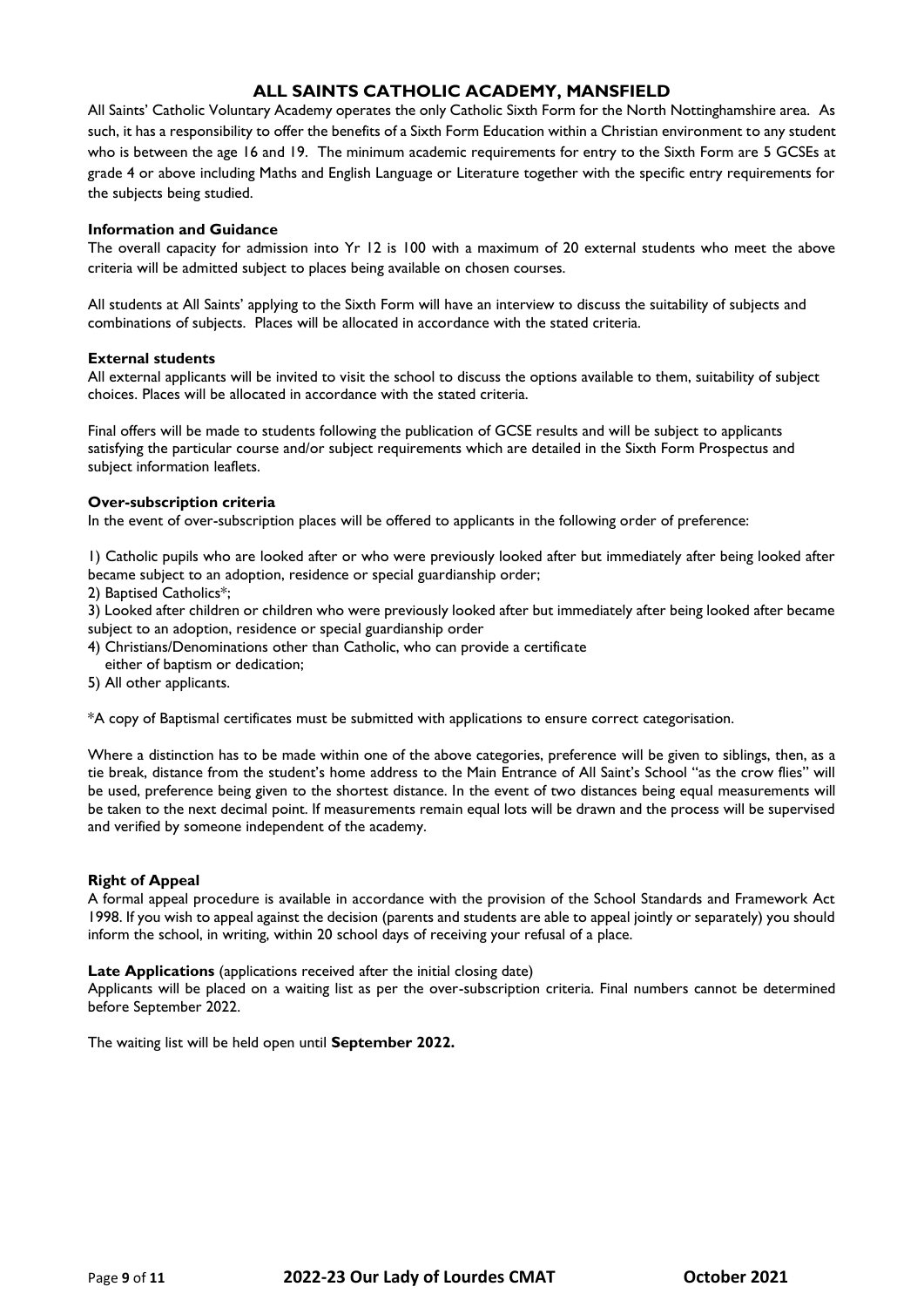## **CHRIST THE KING CATHOLIC VOLUNTARY ACADEMY, ARNOLD, NOTTINGHAM**

The capacity for Year 12 for entry into the 6<sup>th</sup> Form at Christ the King Catholic Voluntary Academy is 75 with a minimum of 10 external students who meet the above criteria will be admitted subject to places being available on chosen courses.

- Internal students must predominantly show an Attitude to Learning score of at least 2 and an ATL of 1 or 2 in the subjects they wish to take
- External students must have a positive reference from their previous educational establishment
- Students require a minimum grade 5 in either English Language or English Literature. In total five grade 5's (or grade C) are required, including one or both of English Language or Literature
- Where applicable students need to secure a grade 5 (or C grade) at GCSE in the subject they wish to study

## **Additional Academic Entry requirements** are dependent on option choices and are explained below:

- Students wishing to study Mathematics at A Level require a grade 6 at GCSE and those wishing to study Further Mathematics, a grade 7
- Modern Foreign Languages require a grade 6 at GCSE in that subject
- The following subjects require a grade 5 in Mathematics in addition to the minimum requirements: Biology, Business Studies, Chemistry, Geography, Physics and Psychology. Where students secure a high grade 4 in Maths access to these subjects will be made on an individual basis in discussion with subject teacher specialists
- Students who secure a grade 5 in English Language or Literature and a 4 in Maths and secure all other criteria as stipulated are eligible for the following subjects: Art, Drama, English Literature, History, IT, Media Studies, Music, PE, Religious Education, Sociology and Technology